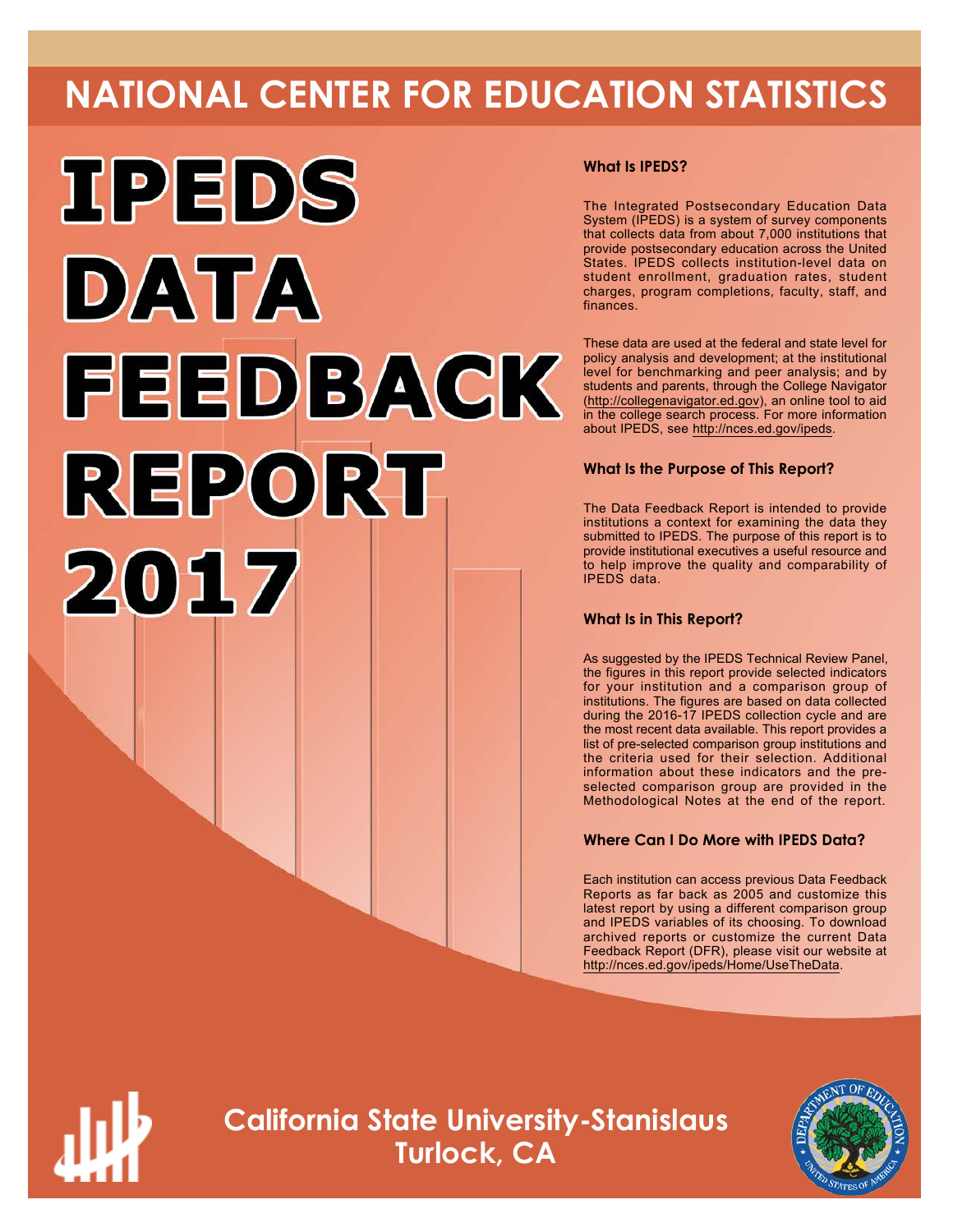# **COMPARISON GROUP**

Comparison group data are included to provide a context for interpreting your institution's statistics. If your institution did not define a custom comparison group for this report by July 14, 2017 NCES selected a comparison group for you. (In this case, the characteristics used to define the comparison group appears below.) The Customize Data Feedback Report functionality on the IPEDS Data Center at this provided link [\(http://nces.ed.gov/ipeds/datacenter/\)](http://nces.ed.gov/ipeds/datacenter/) can be used to reproduce the figures in this report using different peer groups.

Using some of your institution's characteristics, a group of comparison institutions was selected for you. The characteristics include Carnegie Classification of Masters Colleges and Universities (larger programs), public and enrollment of a similar size. This comparison group includes the following 32 institutions:

- Arkansas Tech University (Russellville, AR)
- Austin Peay State University (Clarksville, TN)
- Bloomsburg University of Pennsylvania (Bloomsburg, PA) California State University-Bakersfield (Bakersfield, CA)
- California University of Pennsylvania (California, PA)
- Eastern Illinois University (Charleston, IL)
- Indiana University-Purdue University-Fort Wayne (Fort Wayne, IN)
- Kutztown University of Pennsylvania (Kutztown, PA)
- Morehead State University (Morehead, KY)
- Murray State University (Murray, KY)
- North Carolina Central University (Durham, NC)
- Northwestern State University of Louisiana (Natchitoches, LA)
- Radford University (Radford, VA)
- Saginaw Valley State University (University Center, MI)
- Salem State University (Salem, MA)
- Salisbury University (Salisbury, MD)
- Slippery Rock University of Pennsylvania (Slippery Rock, PA)
- Sonoma State University (Rohnert Park, CA)
- Southern Connecticut State University (New Haven, CT)
- Southern Utah University (Cedar City, UT)
- State University of New York at New Paltz (New Paltz, NY)
- Stockton University (Galloway, NJ)
- SUNY Buffalo State (Buffalo, NY)
- SUNY College at Brockport (Brockport, NY)
- SUNY College at Oswego (Oswego, NY)
- The College of New Jersey (Ewing, NJ)
- University of Southern Indiana (Evansville, IN)
- University of Wisconsin-Platteville (Platteville, WI)
- University of Wisconsin-Stout (Menomonie, WI)
- West Texas A & M University (Canyon, TX)
- Western Carolina University (Cullowhee, NC)
- William Paterson University of New Jersey (Wayne, NJ)

#### **The figures in this report have been organized and ordered into the following topic areas:**

| 1) Admissions (only for non-open-admissions schools) | Fig. 1 and 2                       | Pq. 3          |
|------------------------------------------------------|------------------------------------|----------------|
| 2) Student Enrollment                                | Fig. 3 and 4                       | Pg. 3 and 4    |
| 3) Awards                                            | Fig. 5                             | Pg. 4          |
| 4) Charges and Net Price                             | Fig. 6 and 7                       | Pg. 4          |
| 5) Student Financial Aid                             | Fig. 8, 9, 10 and 11               | Pg. 5          |
| 6) Military Benefits*                                | [No charts applicable]             |                |
| 7) Retention and Graduation Rates                    | Fig. 12, 13, 14, 15, 16, 17 and 18 | Pg. 6, 7 and 8 |
| 8) Finance                                           | Fig. 19 and 20                     | Pq. 9          |
| 9) Staff                                             | Fig. 21 and 22                     | Pg. 9          |
| 10) Libraries*                                       | [No charts applicable]             |                |
|                                                      |                                    |                |

\*These figures only appear in customized Data Feedback Reports (DFR), which are available through Use the Data portal on the IPEDS website.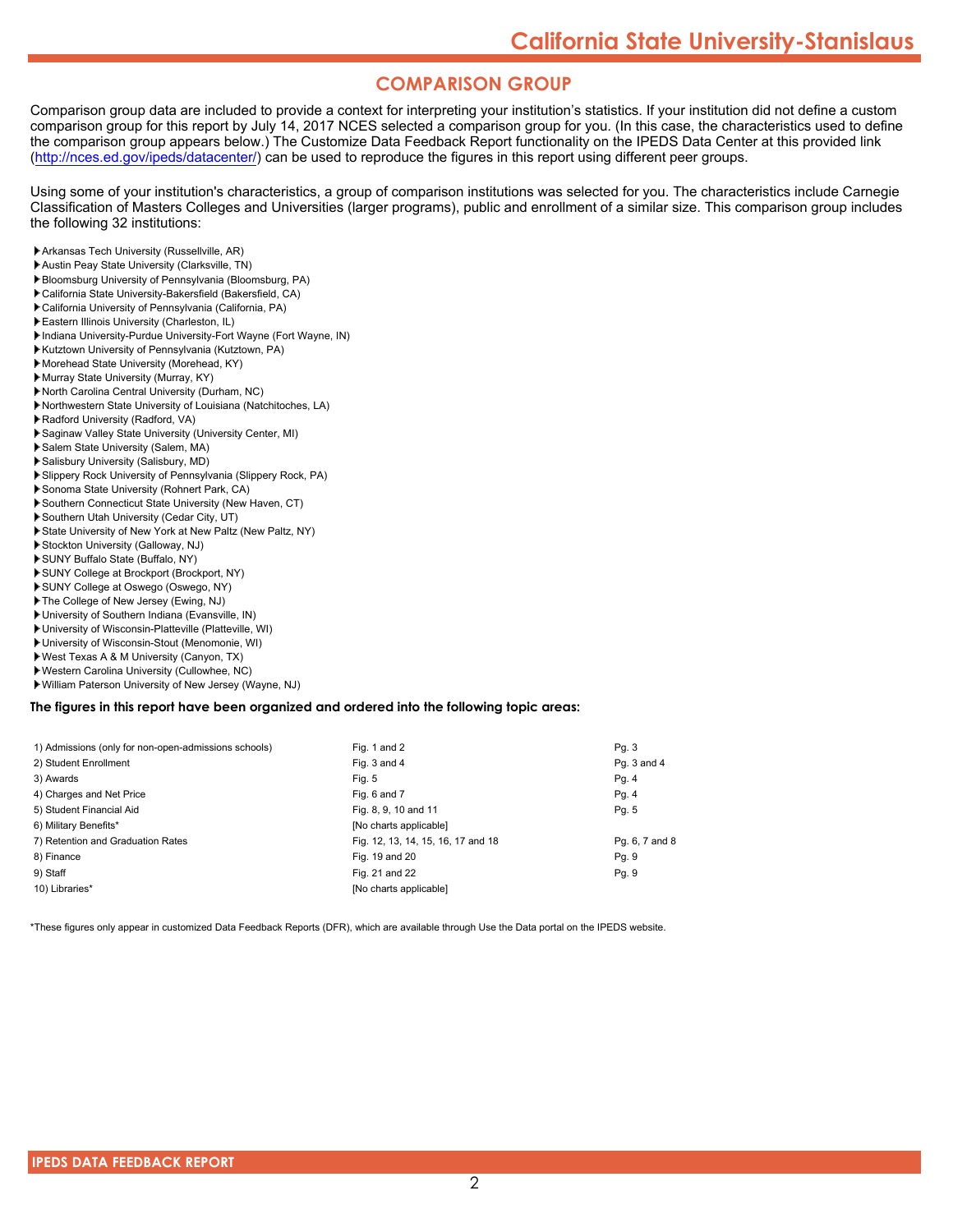**Figure 1. Number of first-time undergraduate students who applied, were admitted, and enrolled full and part time: Fall 2016**



admission policy, and apply to first-time, degree/certificate-seeking undergraduate students only. For details, see the Methodological Notes. N is the number of institutions in the comparison group.

SOURCE: U.S. Department of Education, National Center for Education Statistics, Integrated Postsecondary Education Data System (IPEDS): Winter 2016-17, Admissions component.





NOTE: Admissions data are presented only for institutions that do not have an open admission policy, and apply to first-time, degree/certificate-seeking undergraduate students only. For details, see the Methodological Notes. Median values for the comparison group will not add to 100%. See "Use of Median Values for Comparison Group" for how median values are determined. N is the number of institutions in the comparison group.

SOURCE: U.S. Department of Education, National Center for Education Statistics, Integrated Postsecondary Education Data System (IPEDS): Winter 2016-17, Admissions component.

## **Figure 3. Percent of all students enrolled, by race/ethnicity, and percent of students who are women: Fall 2016**



**The Comparison Group Median (N=32)** Comparison Group Median (N=32)

NOTE: For more information about disaggregation of data by race and ethnicity, see the Methodological Notes. Median values for the comparison group will not add to 100%. See "Use of Median Values for Comparison Group" for how median values are determined. N is the number of institutions in the comparison group.

SOURCE: U.S. Department of Education, National Center for Education Statistics, Integrated Postsecondary Education Data System (IPEDS): Spring 2017, Fall Enrollment component.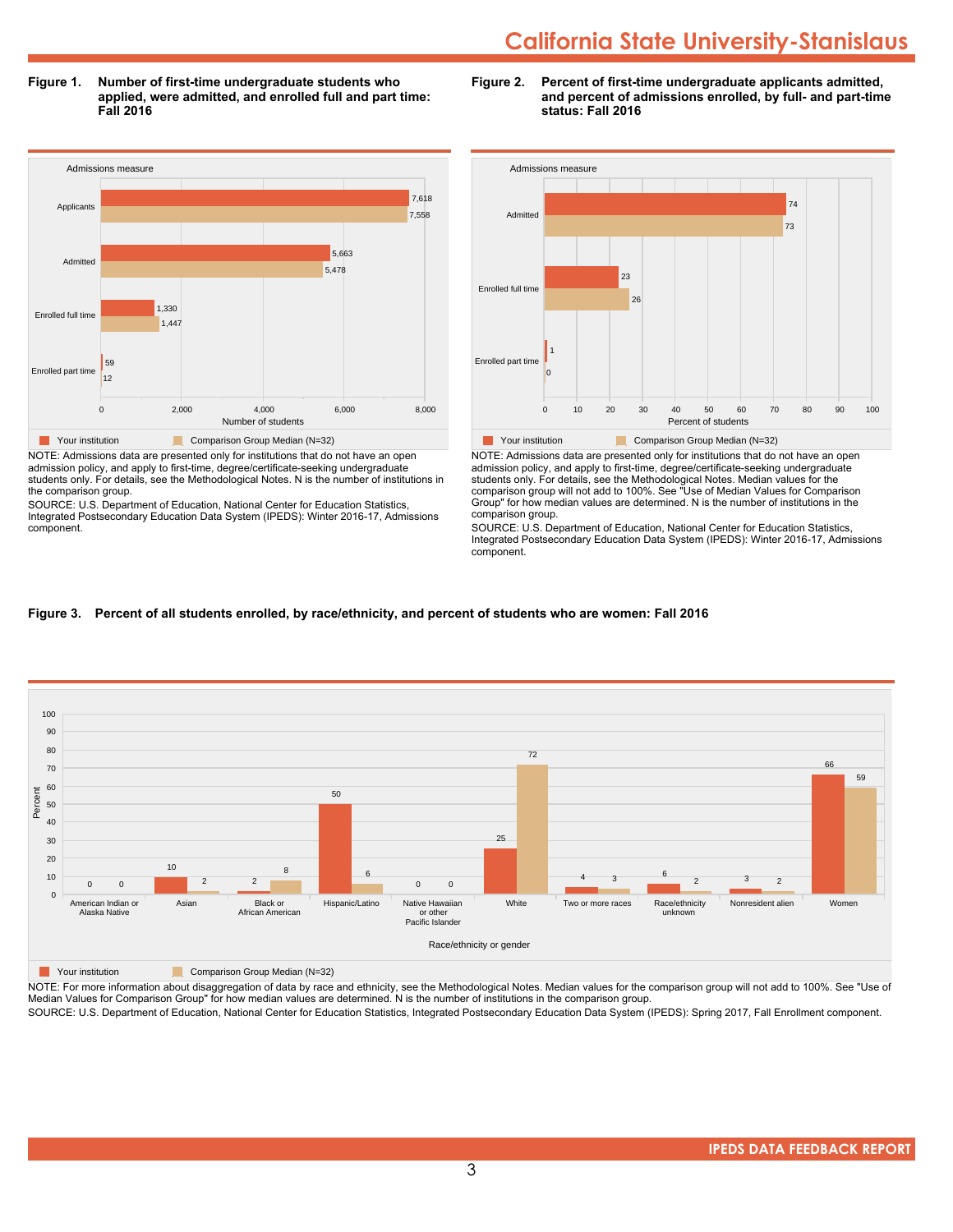**Figure 4. Unduplicated 12-month headcount of all students and of undergraduate students (2015-16), total FTE enrollment (2015-16), and full- and part-time fall enrollment (Fall 2016)**



NOTE: For details on calculating full-time equivalent (FTE) enrollment, see Calculating FTE in the Methodological Notes. Total headcount, FTE, and full- and part-time fall enrollment include both undergraduate and postbaccalaureate students, when applicable. N is the number of institutions in the comparison group.

SOURCE: U.S. Department of Education, National Center for Education Statistics, Integrated Postsecondary Education Data System (IPEDS): Fall 2016, 12-month Enrollment component and Spring 2017, Fall Enrollment component.

#### **Figure 6. Academic year tuition and required fees for full-time, first -time degree/certificate-seeking undergraduates: 2013-14 to 2016-17**



NOTE: The tuition and required fees shown here are the lowest reported from the categories of in-district, in-state, and out-of-state. N is the number of institutions in the comparison group.

SOURCE: U.S. Department of Education, National Center for Education Statistics, Integrated Postsecondary Education Data System (IPEDS): Fall 2016, Institutional Characteristics component.

**Figure 5. Number of degrees awarded, by level: 2015-16**



NOTE: For additional information about postbaccalaureate degree levels, see the Methodology Notes. N is the number of institutions in the comparison group. SOURCE: U.S. Department of Education, National Center for Education Statistics, Integrated Postsecondary Education Data System (IPEDS): Fall 2016, Completions component.

**Figure 7. Average net price of attendance for full-time, first-time degree/certificate-seeking undergraduate students, who were awarded grant or scholarship aid: 2013-14 to 2015- 16**



NOTE: Average net price is for full-time, first-time degree/certificate-seeking undergraduate students and is generated by subtracting the average amount of federal, state/local government, and institutional grant and scholarship awarded aid from the total cost of attendance. Total cost of attendance is the sum of published tuition and required fees, books and supplies, and the average room and board and other expenses. For details, see the Methodological Notes. N is the number of institutions in the comparison group.

SOURCE: U.S. Department of Education, National Center for Education Statistics, Integrated Postsecondary Education Data System (IPEDS): Fall 2016, Institutional Characteristics component and Winter 2016-17, Student Financial Aid component.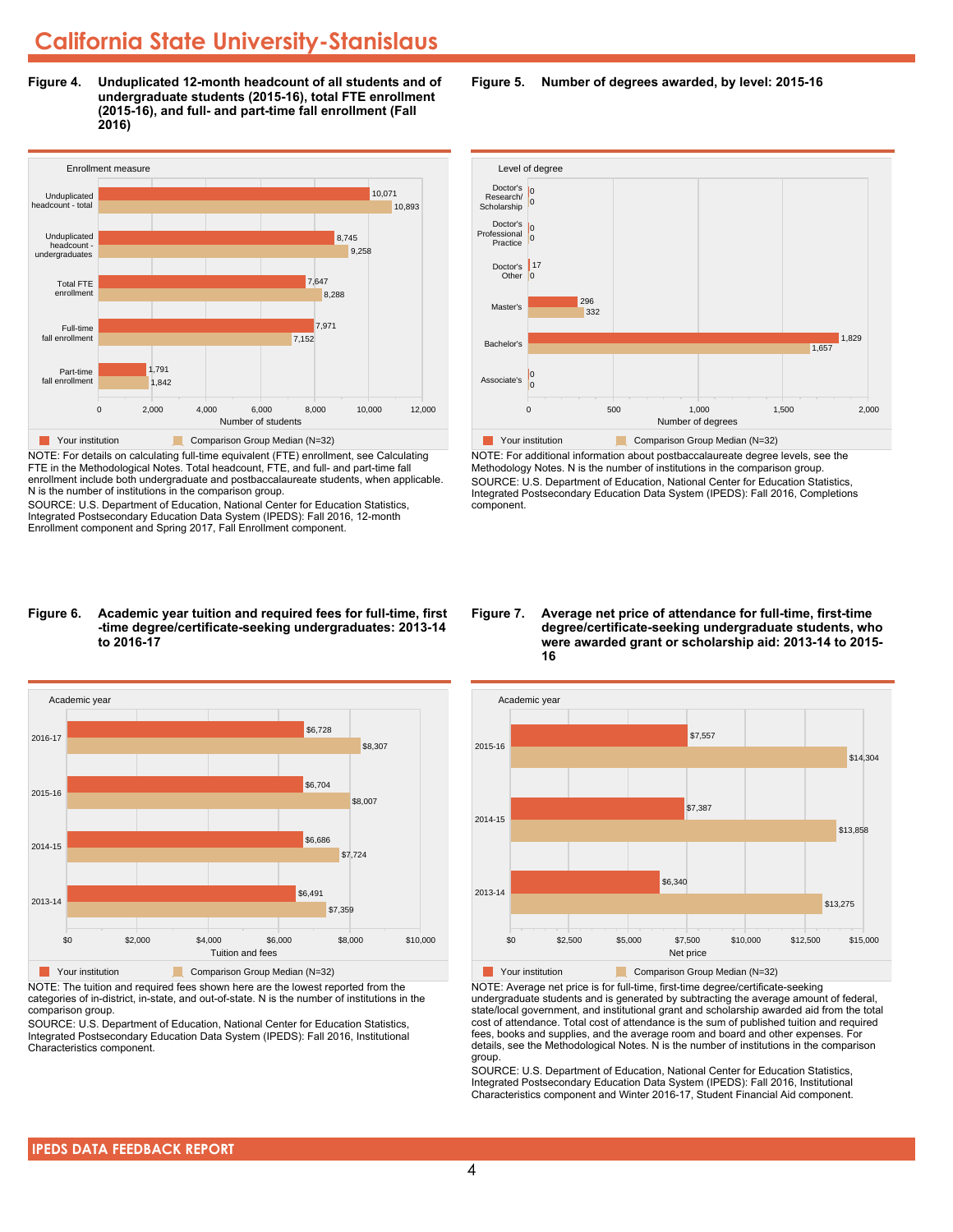**Figure 8. Percent of full-time, first-time degree/certificate-seeking undergraduate students who were awarded grant or scholarship aid from the federal government, state/local government, or the institution, or loans, by type of aid: 2015-16**



NOTE: Any grant aid above includes grant or scholarship aid awarded from the federal government, state/local government, or the institution. Federal grants includes Pell grants and other federal grants. Any loans includes federal loans and other loans awarded to students. For details on how students are counted for financial aid reporting, see Cohort Determination in the Methodological Notes. N is the number of institutions in the comparison group.

SOURCE: U.S. Department of Education, National Center for Education Statistics, Integrated Postsecondary Education Data System (IPEDS): Winter 2016-17, Student Financial Aid component.

#### **Figure 10. Percent of all undergraduates awarded aid, by type of aid: 2015-16**



NOTE: Any grant aid above includes grant or scholarship aid awarded from the federal government, state/local government, the institution, or other sources. Federal loans includes only federal loans awarded to students. N is the number of institutions in the comparison group.

SOURCE: U.S. Department of Education, National Center for Education Statistics, Integrated Postsecondary Education Data System (IPEDS): Winter 2016-17, Student Financial Aid component.





NOTE: Any grant aid above includes grant or scholarship aid awarded from the federal government, state/local government, or the institution. Federal grants includes Pell grants and other federal grants. Any loans includes federal loans and other loans awarded to students. Average amounts of aid were calculated by dividing the total aid awarded by the total number of recipients in each institution. N is the number of institutions in the comparison group.

SOURCE: U.S. Department of Education, National Center for Education Statistics, Integrated Postsecondary Education Data System (IPEDS): Winter 2016-17, Student Financial Aid component.



#### **Figure 11. Average amount of aid awarded to all undergraduates, by type of aid: 2015-16**

Your institution Comparison Group Median (N=32)

NOTE: Any grant aid above includes grant or scholarship aid from the federal government, state/local government, the institution, or other sources. Federal loans includes federal loans to students. Average amounts of aid were calculated by dividing the total aid awarded by the total number of recipients in each institution. N is the number of institutions in the comparison group.

SOURCE: U.S. Department of Education, National Center for Education Statistics, Integrated Postsecondary Education Data System (IPEDS): Winter 2016-17, Student Financial Aid component.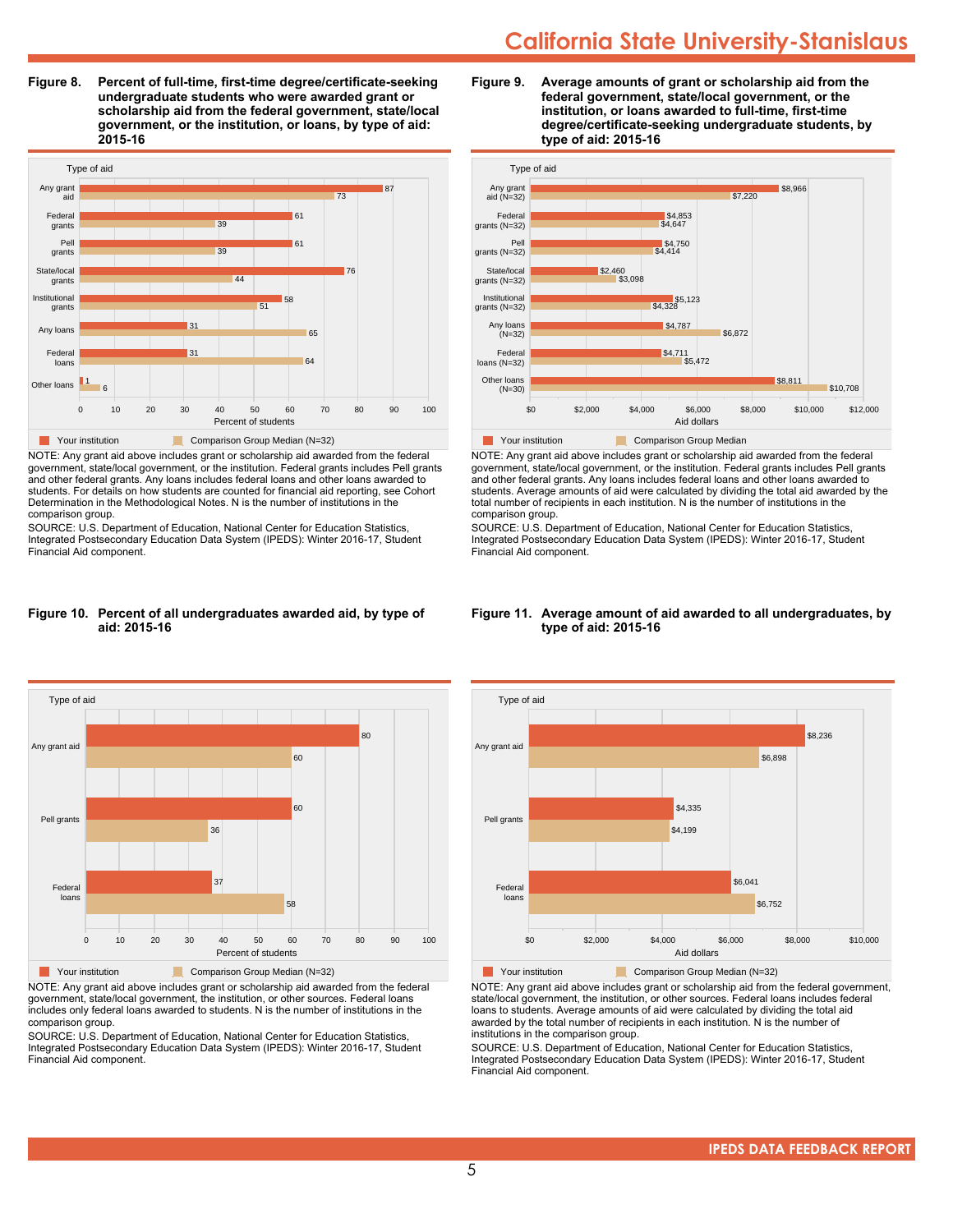**Figure 12. Retention rates of first-time bachelor's degree seeking students, by attendance level: Fall 2015 cohort**



NOTE: Retention rates are measured from the fall of first enrollment to the following fall. Academic reporting institutions report retention data as of the institution's official fall reporting date or as of October 15, 2015. Program reporters determine the cohort with enrollment any time between August 1-October 31, 2015 and retention based on August 1, 2016. Four-year institutions report retention rates for students seeking a bachelor's degree. For more details, see the Methodological Notes. N is the number of institutions in the comparison group.

SOURCE: U.S. Department of Education, National Center for Education Statistics, Integrated Postsecondary Education Data System (IPEDS): Spring 2017, Fall Enrollment component.





NOTE: The 4-, 6-, and 8-year graduation rates are calculated using the number students who completed a bachelor's or equivalent degree from a cohort of students who entered the institution seeking a bachelor's or equivalent degree. For details, see the Methodological Notes. N is the number of institutions in the comparison group. Medians are not reported for comparison groups with less than three values.

SOURCE: U.S. Department of Education, National Center for Education Statistics, Integrated Postsecondary Education Data System (IPEDS): Winter 2016-17, 200% Graduation Rates component.



**Figure 13. Graduation and transfer-out rates of full-time, first-time**

**degree/certificate-seeking undergraduates within 150% of normal time to program completion: 2010 cohort**

NOTE: Graduation rate cohort includes all full-time, first-time degree/certificate-seeking undergraduate students. Graduation and transfer-out rates are the Student Right-to-Know rates. Only institutions with mission to prepare students to transfer are required to report transfer out. For more details, see the Methodological Notes. N is the number of institutions in the comparison group.

SOURCE: U.S. Department of Education, National Center for Education Statistics, Integrated Postsecondary Education Data System (IPEDS): Winter 2016-17, Graduation Rates component.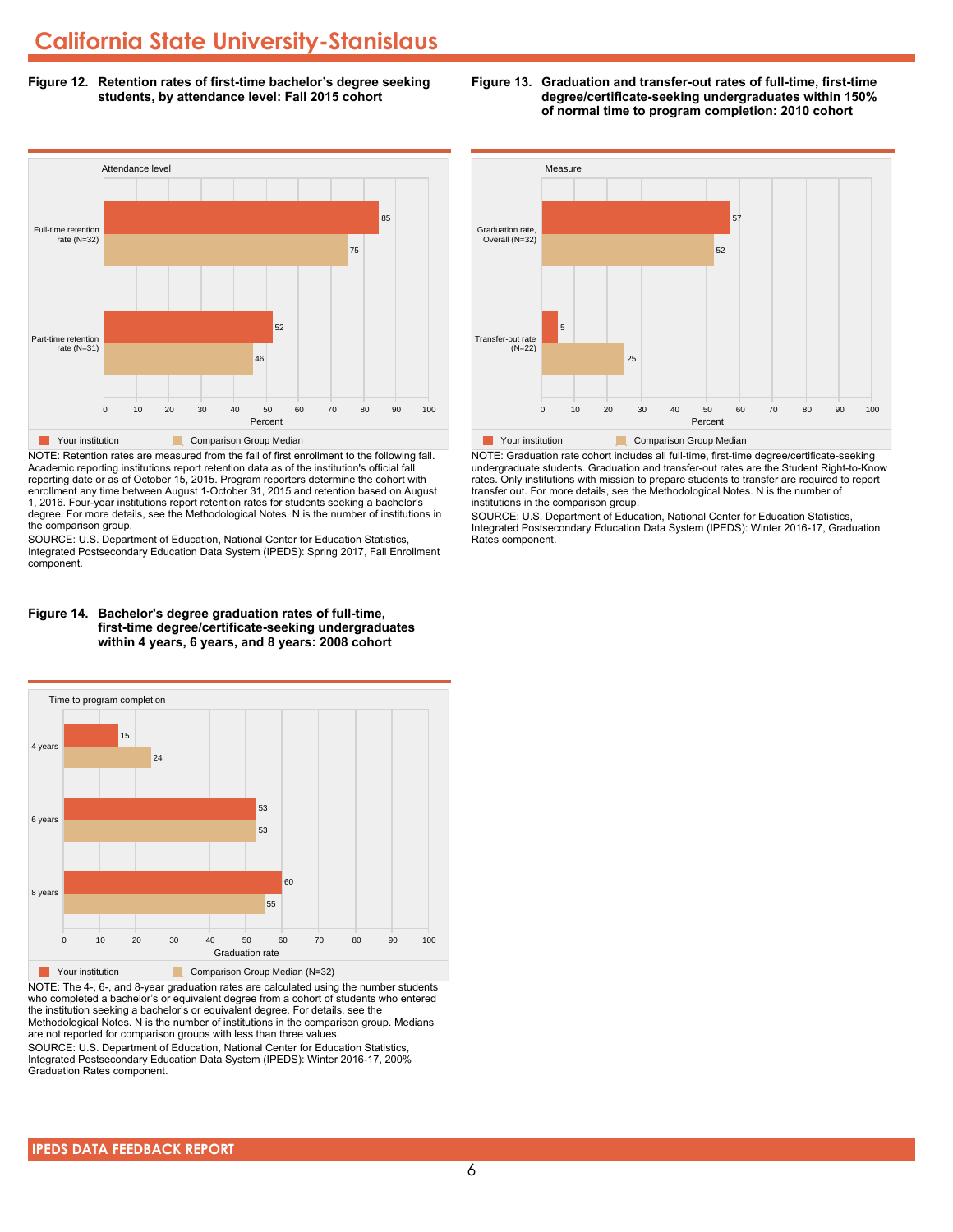#### **Figure 15. Graduation rates of full-time, first-time degree/certificate-seeking undergraduates within 150% of normal time to program completion, by race/ethnicity: 2010 cohort**



NOTE: For more information about disaggregation of data by race and ethnicity, see the Methodological Notes. The graduation rates are the Student Right-to-Know (SRK) rates. Median values for the comparison group will not add to 100%. N is the number of institutions in the comparison group.

SOURCE: U.S. Department of Education, National Center for Education Statistics, Integrated Postsecondary Education Data System (IPEDS): Winter 2016-17, Graduation Rates component.

**Figure 16. Graduation rates of full-time, first-time degree/certificateseeking undergraduates within 150% of normal time to program completion, by financial aid recipients: 2010 cohort**



NOTE: Graduation rate cohort includes all full-time, first-time degree/certificate-seeking undergraduate students. Data were collected on those students, who at entry of the cohort, were awarded a Pell Grant and students who were awarded a Subsidized Stafford loan, but did not receive a Pell Grant. Graduation rates are the Student Right-to-Know rates. Only institutions with mission to prepare students to transfer are required to report transfer out. For more details, see the Methodological Notes. N is the number of institutions in the comparison group.

SOURCE: U.S. Department of Education, National Center for Education Statistics, Integrated Postsecondary Education Data System (IPEDS): Winter 2016-17, Graduation Rates component.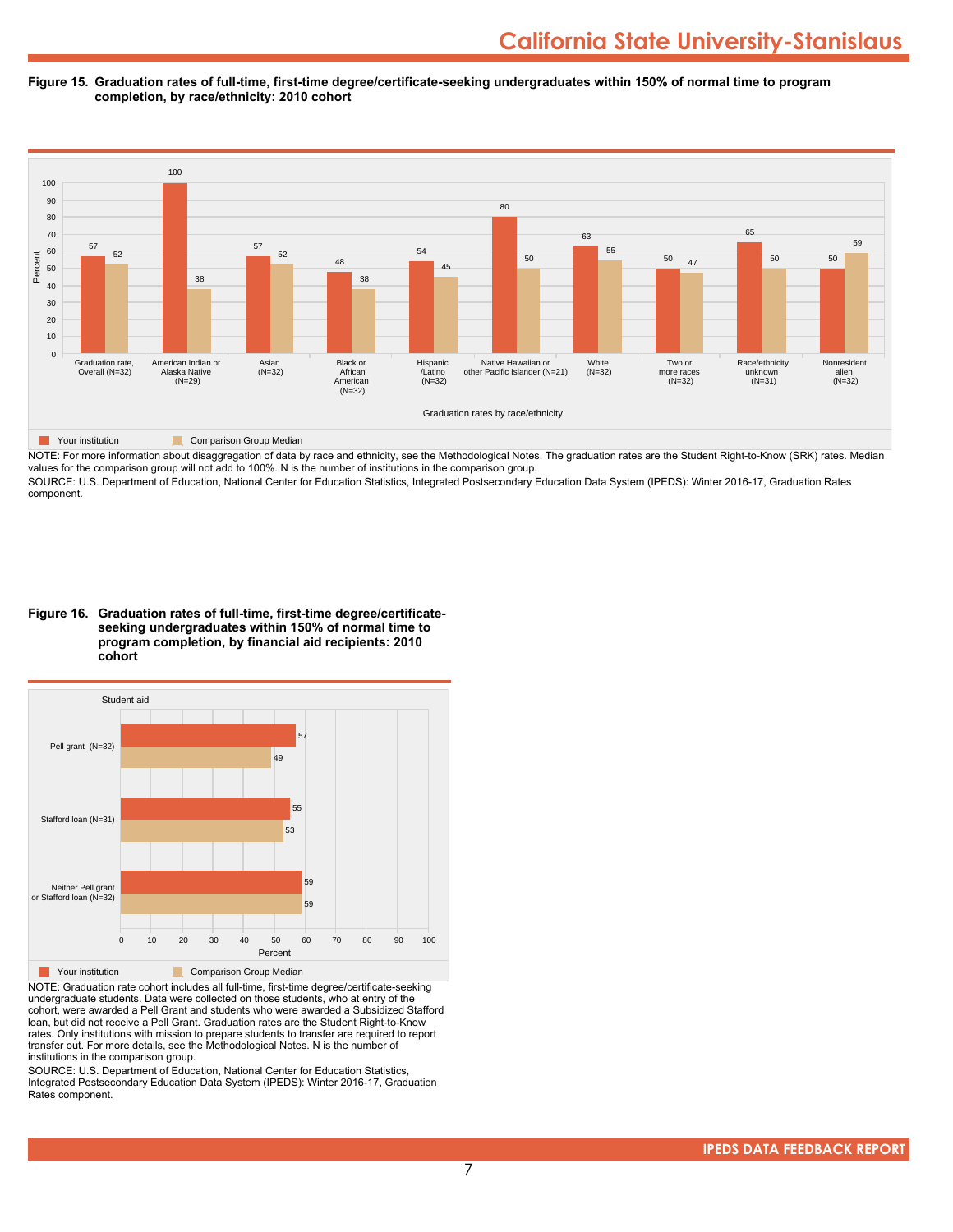#### **Figure 17. Award and enrollment rates of full-time, degree/certificate-seeking undergraduates after 8 years of entry, by prior postsecondary experience: 2008 cohort**



NOTE: Award and enrollment measures are measured from eight years after entering the institution into one of four degree/certificate-seeking undergraduate student cohort (First-time, full-time; First-time, part-time; Non-first-time, full-time; and Non-first-time, part-time). Academic reporting institutions report outcome data as of the institution's official fall reporting date or as of October 15, 2015. Program reporters determine the cohort with enrollment any time between September 1, 2007 and August 31, 2008. For more details, see the Methodological Notes. N is the number of institutions in the comparison group.

SOURCE: U.S. Department of Education, National Center for Education Statistics, Integrated Postsecondary Education Data System (IPEDS): Winter 2016-17, Outcome Measures component.

#### **Figure 18. Award and enrollment rates of part-time, degree/certificate-seeking undergraduates after 8 years of entry, by prior postsecondary experience: 2008 cohort**



NOTE: Award and enrollment measures are measured from eight years after entering the institution into one of four degree/certificate-seeking undergraduate student cohort (First-time, full-time; First-time, part-time; Non-first-time, full-time; and Non-first-time, part-time). Academic reporting institutions report outcome data as of the institution's official fall reporting date or as of October 15, 2015. Program reporters determine the cohort with enrollment any time between September 1, 2007 and August 31, 2008. For more details, see the Methodological Notes. N is the number of institutions in the comparison group.

SOURCE: U.S. Department of Education, National Center for Education Statistics, Integrated Postsecondary Education Data System (IPEDS): Winter 2016-17, Outcome Measures component.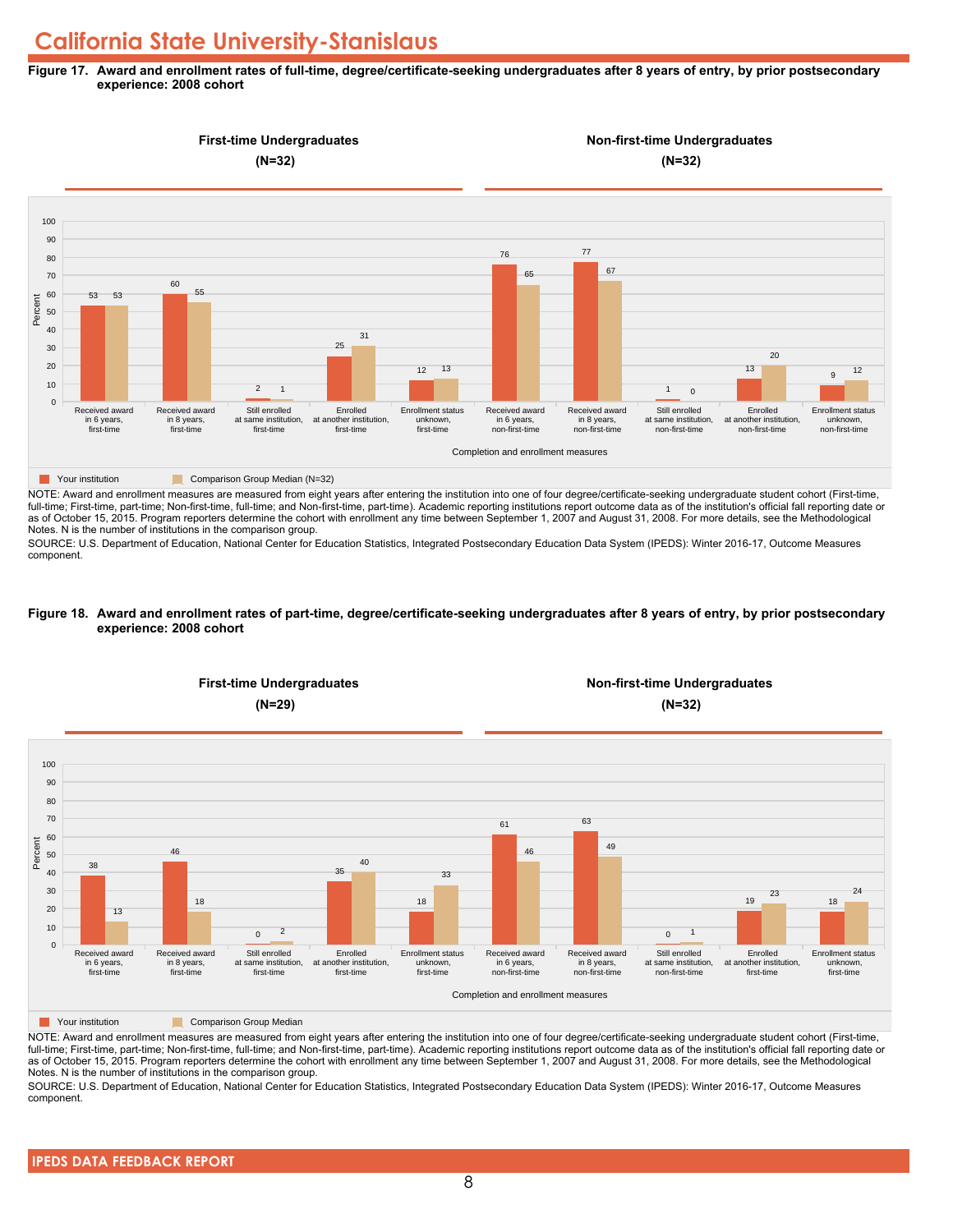**Figure 19. Percent distribution of core revenues, by source: Fiscal year 2016**

**Figure 20. Core expenses per FTE enrollment, by function: Fiscal year 2016**



NOTE: The comparison group median is based on those members of the comparison group that report finance data using the same accounting standards as the comparison institution. For more information, see the Methodological Notes. N is the number of institutions in the comparison group.

SOURCE: U.S. Department of Education, National Center for Education Statistics, Integrated Postsecondary Education Data System (IPEDS): Spring 2017, Finance component.



NOTE: Expenses per full-time equivalent (FTE) enrollment, particularly instruction, may be inflated because finance data includes all core expenses while FTE reflects credit activity only. For details on calculating FTE enrollment and a detailed definition of core expenses, see the Methodological Notes. N is the number of institutions in the comparison group. SOURCE: U.S. Department of Education, National Center for Education Statistics, Integrated Postsecondary Education Data System (IPEDS): Fall 2016, 12-month Enrollment component and Spring 2017, Finance component.

#### **Figure 21. Full-time equivalent staff, by occupational category: Fall 2016**



NOTE: Graduate assistants are not included. For calculation details, see the Methodological Notes. N is the number of institutions in the comparison group. SOURCE: U.S. Department of Education, National Center for Education Statistics, Integrated Postsecondary Education Data System (IPEDS): Spring 2017, Human Resources component.

#### **Figure 22. Average salaries of full-time instructional non-medical staff equated to 9-months worked, by academic rank: Academic year 2016-17**



**The Comparison Group Median**<br> **Comparison Group Median** 

NOTE: See Methodology Notes for more details on average salary. N is the number of institutions in the comparison group.

SOURCE: U.S. Department of Education, National Center for Education Statistics, Integrated Postsecondary Education Data System (IPEDS): Spring 2017, Human Resources component.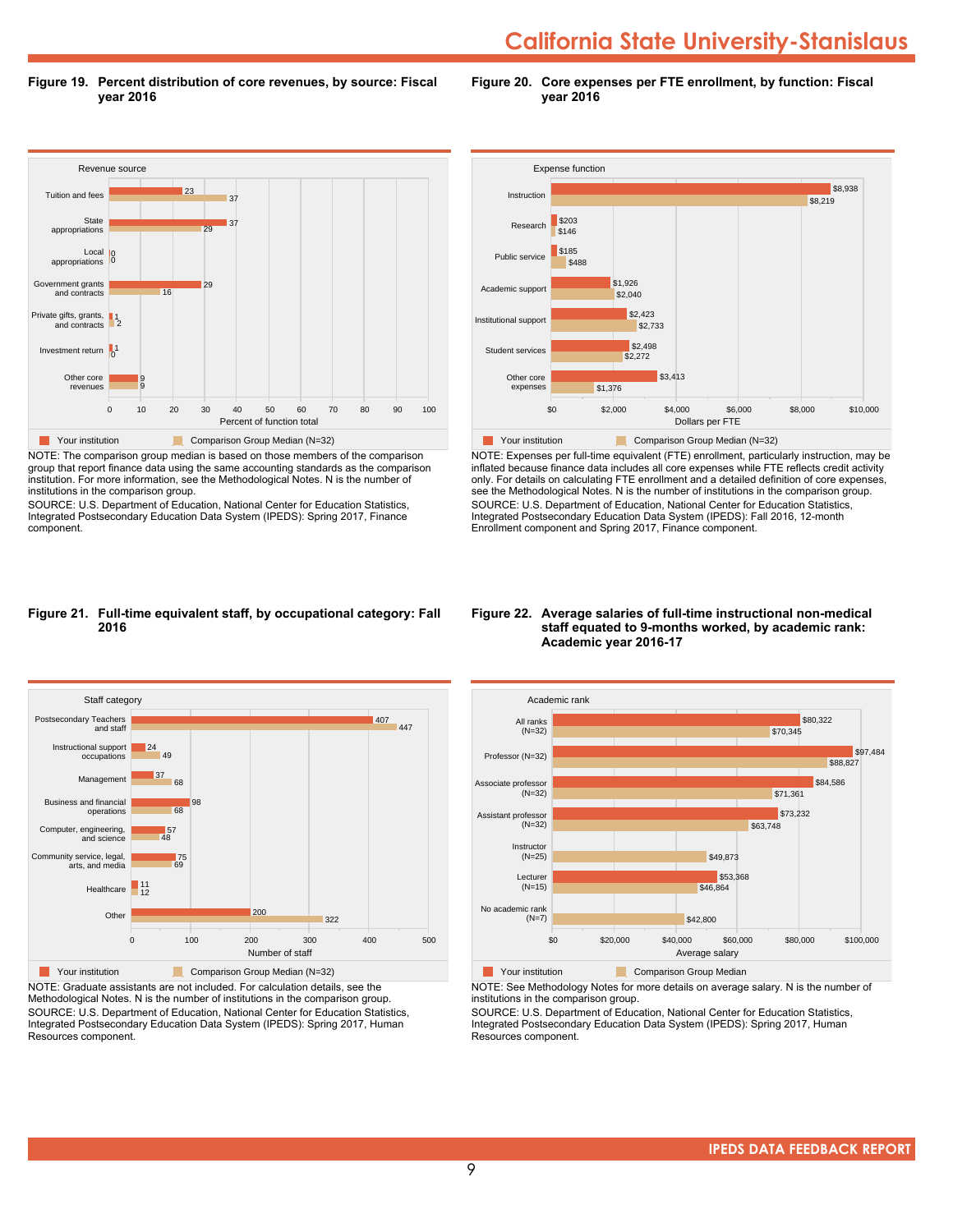# **METHODOLOGICAL NOTES**

# **Overview**

This report is based on data supplied by institutions to IPEDS during 2016-17 data collection year. Response rates exceeded 99% for most surveys. IPEDS First Look reports at <http://nces.ed.gov/pubsearch/getpubcats.asp?sid=010> provide some information on aggregate institutional responses.

# **Use of Median Values for Comparison Group**

This report compares your institution's data to the median value for the comparison group for each statistic shown in the figure. If more than one statistic is present in a figure, the median values are determined separately for each indicator or statistic. Medians are not displayed for comparison groups with fewer than three values. Where percentage distributions are presented, median values may not add to 100%. To access all the data used to create the figures included in this report, go to 'Use the Data' portal on the IPEDS website at this provided link (<http://nces.ed.gov/ipeds>).

# **Missing Statistics**

If a statistic is not reported for your institution, the omission indicates that the statistic is not relevant to your institution and the data were not collected. Not all notes may be applicable to your report.

# **Use of Imputed Data**

All IPEDS data are subject to imputation for total (institutional) and partial (item) nonresponse. If necessary, imputed values were used to prepare your report.

# **Data Confidentiality**

IPEDS data are not collected under a pledge of confidentiality.

# **Disaggregation of Data by Race/Ethnicity**

When applicable, some statistics are disaggregated by race/ethnicity. Data disaggregated by race/ethnicity have been reported using the 1997 Office of Management and Budget categories. Detailed information about the race/ethnicity categories can be found at <https://nces.ed.gov/ipeds/Section/Resources>.

### **Cohort Determination for Reporting Student Financial Aid, Graduation Rates, and Outcome Measures**

Student cohorts for reporting Student Financial Aid and Graduation Rates data are based on the reporting type of the institution. For institutions that report based on an academic year (those operating on standard academic terms), student counts and cohorts are based on fall term data. Student counts and cohorts for program reporters (those that do not operate on standard academic terms) are based on unduplicated counts of students enrolled during a full 12-month period.

# **DESCRIPTION OF STATISTICS USED IN THE FIGURES**

# **Admissions (only for non-open-admissions schools)**

### *Admissions and Test Score Data*

Admissions and test score data are presented only for institutions that do not have an open admission policy, and apply to first-time, degree/certificate-seeking undergraduate students only. Applicants include only those students who fulfilled all requirements for consideration for admission and who were notified of one of the following actions: admission, non-admission, placement on a wait list, or application withdrawn (by applicant or institution). Admitted applicants (admissions) include wait-listed students who were subsequently offered admission. Early decision, early action, and students who began studies during the summer prior to the fall reporting period are included. For customized Data Feedback Reports, test scores are presented only if scores are required for admission.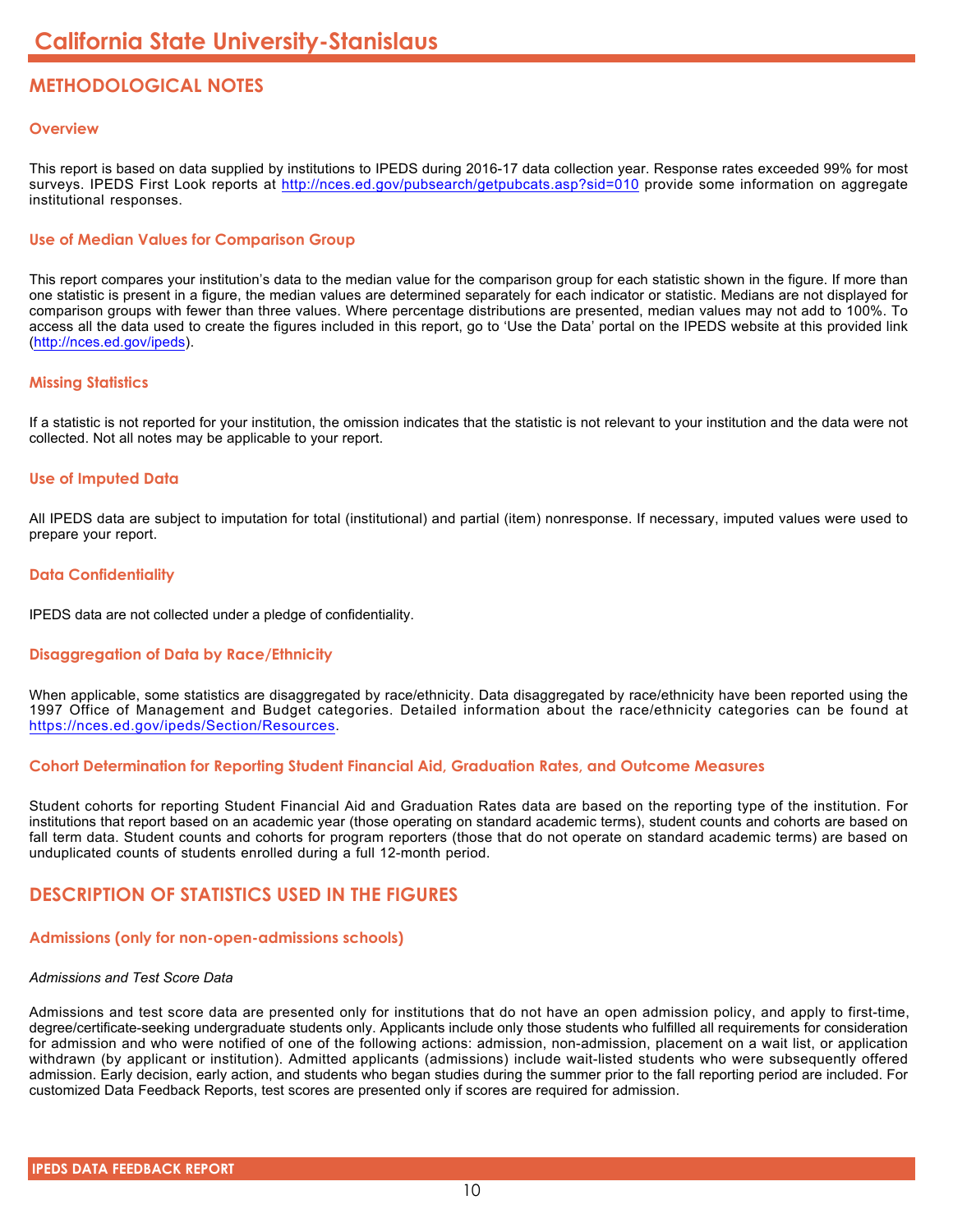## **Student Enrollment**

# *FTE Enrollment*

The full-time equivalent (FTE) enrollment used in this report is the sum of the institution's FTE undergraduate enrollment and FTE graduate enrollment (as calculated from or reported on the 12-month Enrollment component). Undergraduate and graduate FTE are estimated using 12-month instructional activity (credit and/or contact hours). See "Calculation of FTE Students (using instructional activity)" in the IPEDS Glossary at <https://surveys.nces.ed.gov/ipeds/VisGlossaryAll.aspx>.

# *Total Entering Undergraduate Students*

Total entering students are students at the undergraduate level, both full- and part-time, new to the institution in the fall term (or the prior summer term who returned in the fall). This includes all first-time undergraduate students, students transferring into the institution at the undergraduate level, and non-degree/certificate-seeking undergraduates entering in the fall. Only degree-granting, academic year reporting institutions provide total entering student data.

# **Charges and Net Price**

### *Average Institutional Net Price*

Average net price is calculated for full-time, first-time degree/certificate-seeking undergraduates who were awarded grant or scholarship aid from the federal government, state/local government, or the institution anytime during the full aid year. For public institutions, this includes only students who paid the in-state or in-district tuition rate. Other sources of grant aid are excluded. Average net price is generated by subtracting the average amount of federal, state/local government, and institutional grant and scholarship aid from the total cost of attendance. Total cost of attendance is the sum of published tuition and required fees, books and supplies, and the average room and board and other expenses.

For the purpose of the IPEDS reporting, aid awarded refers to financial aid that was awarded to, and accepted by, a student. This amount may differ from the aid amount that is disbursed to a student.

# **Retention, Graduation Rates, and Outcome Measures**

### *Graduation Rates and Transfer-out Rate*

Graduation rates are those developed to satisfy the requirements of the Student Right-to-Know Act and Higher Education Act, as amended, and are defined as the total number of individuals from a given cohort of full-time, first-time degree/certificate-seeking undergraduates who completed a degree or certificate within a given percent of normal time to complete all requirements of the degree or certificate program; divided by the total number of students in the cohort of full-time, first-time degree/certificate-seeking undergraduates minus any allowable exclusions. Institutions are permitted to exclude from the cohort students who died or were totally and permanently disabled; those who left school to serve in the armed forces or were called up to active duty; those who left to serve with a foreign aid service of the federal government, such as the Peace Corps; and those who left to serve on an official church mission.

A further extension of the traditional Graduation Rates (GR) component which carries forward 100% and 150% graduation rates data previously reported in the GR component is the Graduation Rates 200% (GR200) component, which request information on any additional completers and exclusions from the cohort between 151% and 200% normal time for students to complete all requirements of their program of study.

Transfer-out rate is the total number of students from the cohort who are known to have transferred out of the reporting institution (without earning a degree/award) and subsequently re-enrolled at another institution within the same time period; divided by the same adjusted cohort (initial cohort minus allowable exclusions) as described above. Only institutions with a mission that includes providing substantial preparation for students to enroll in another eligible institution are required to report transfers out.

#### *Retention Rates*

Retention rates are measures at which students persist in their educational program at an institution, expressed as a percentage. For fouryear institutions, this is the percentage of first-time bachelors (or equivalent) degree-seeking undergraduates from the previous fall who are again enrolled in the current fall. For all other institutions this is the percentage of first-time degree/certificate-seeking students from the previous fall who either re-enrolled or successfully completed their program by the current fall. The full-time retention rate is calculated using the percentage of full-time, first-time degree/certificate-seeking undergraduates, while the part-time rate is calculated using the percentage of part-time, first-time degree/certificate-seeking undergraduates.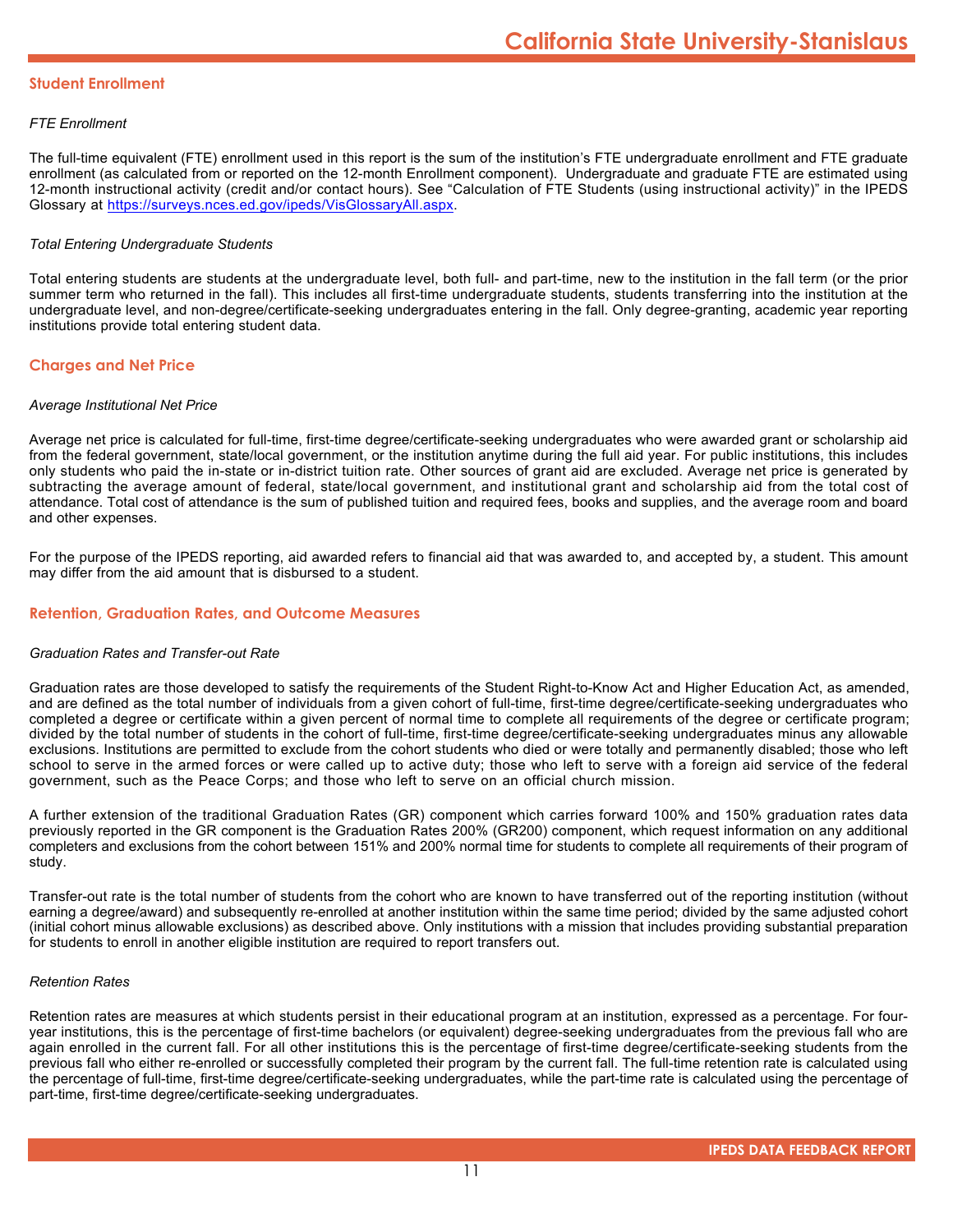# *Outcome Measures Data*

Alternative measures of student success are reported by degree-granting institutions to describe the outcomes of degree/certificate-seeking undergraduate students who are not only first-time, full-time students, but also part-time attending and non-first-time (transfer-in) students. These measures provide the 6-year and 8-year award-completion rates after entering an institution, which is calculated by dividing the number of total awards at 6- or 8-year status points divided by the adjusted cohort. The initial cohort can be revised and take allowable exclusions resulting in an adjusted cohort. The type of award is not reported, but institutions report the first award earned by the student at each status point. For students who did not earn an undergraduate award after 8-years of entry, the enrollment statuses are reported as either still enrolled at the institution, subsequently transferred out of the institution, or status unknown. Unlike the Graduation Rates data, all reporting institutions must report on their transfer outs regardless if the institution has a mission that provides substantial transfer preparation.

#### **Finance**

#### *Core Revenues*

Core revenues for public institutions reporting under GASB standards include tuition and fees; government (federal, state, and local) appropriations and operating and nonoperating grants/contracts; private gifts, grants, and contracts (private operating grants/contracts plus gifts and contributions from affiliated entities); sales and services of educational activities; investment income; other operating and nonoperating sources; and other revenues and additions (capital appropriations and grants and additions to permanent endowments). "Other core revenues" include federal appropriations, sales and services of educational activities, other operating and nonoperating sources, and other revenues and additions.

Core revenues for private, not-for-profit institutions (and a small number of public institutions) reporting under FASB standards include tuition and fees; government (federal, state, and local) appropriations and grants/contracts; private gifts, grants/contracts (including contributions from affiliated entities); investment return; sales and services of educational activities; and other sources (a generated category of total revenues minus the sum of core and noncore categories on the Finance component). "Other core revenues" include government (federal, state, and local) appropriations, sales and services of educational activities, and other sources.

Core revenues for private, for-profit institutions reporting under FASB standards include tuition and fees; government (federal, state, and local) appropriations and grants/contracts; private grants/ contracts; investment income; sales and services of educational activities; and other sources (a generated category of total revenues minus the sum of core and noncore categories on the Finance component). "Other core revenues" include government (federal, state, and local) appropriations and other sources.

At degree-granting institutions, core revenues exclude revenues from auxiliary enterprises (e.g., bookstores and dormitories), hospitals, and independent operations. Non-degree-granting institutions do no report revenue from auxiliary enterprises in a separate category, and thus may include these amounts in the core revenues from other sources.

### *Core Expenses*

Core expenses include expenses for instruction, research, public service, academic support, institutional support, student services, grant aid/scholarships and fellowships (net of discounts and allowances), and other functional expenses (a generated category of total expense minus the sum of core and noncore functions on the Finance component). Expenses for operation and maintenance of plant, depreciation, and interest are allocated to each of the other functions. Core expenses at degree-granting institutions exclude expenses for auxiliary enterprises (e.g., bookstores and dormitories), hospitals, and independent operations. Non-degree-granting institutions do not report expenses for auxiliary enterprises in a separate category and thus may include these amounts in the core expenses as other expenses. "Other core expenses" is the sum of grant aid/scholarships and fellowships and other expenses.

#### *Endowment Assets*

Endowment assets, for public institutions under GASB standards, and private, not-for-profit institutions under FASB standards, include gross investments of endowment funds, term endowment funds, and funds functioning as endowment for the institution and any of its foundations and other affiliated organizations. Private, for-profit institutions under FASB do not hold or report endowment assets.

### *Salaries and Wages*

Salaries and wages for public institutions under GASB standards and private (not-for-profit and for-profit) institutions under FASB standards, include amounts paid as compensation for services to all employees regardless of the duration of service, and amounts made to or on behalf of an individual over and above that received in the form of a salary or wage.